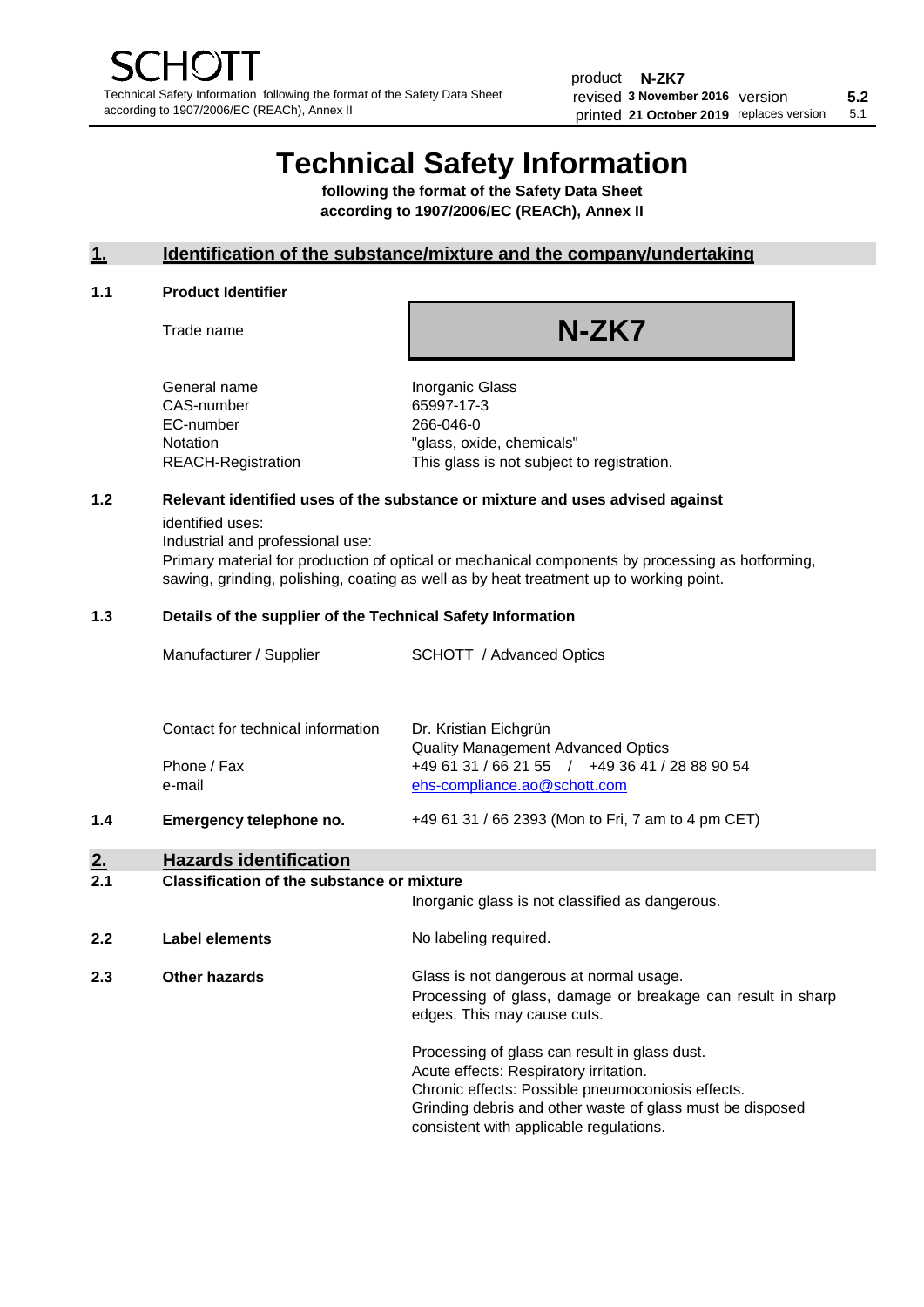# **3. Composition/information on ingredients**

#### **3.1 Substances**

As the substance glass is not included in the candidate list of substances of very high concern, currently there are no information duties according to article 33 of REACH. However for the production of glass we may use substances, which are on the candidate list and had been included in Annex XIV of the REACH regulation or could be included in future . These powdery substances are not present as such in the final glass; they are fully integrated into the glass matrix through the melting process. Thus they loose their original characteristics. The main components are listed as additional information in chapter 16. For more information please refer to ehs-compliance.ao@schott.com.

#### **3.2 Mixtures**

Glass is classified as substance acc. to regulation (EC) No 987/2008 (amending of Reach-Reg.).

#### **4. First aid measures**

#### **4.1 Description of first aid measures**

| <b>General information</b> | Glass is no hazardous substance. The following information<br>refer to glass dust and glass splinter which may result from<br>processing or breakage. |
|----------------------------|-------------------------------------------------------------------------------------------------------------------------------------------------------|
| <b>After inhalation</b>    | Supply fresh air; consult doctor in case of complaints                                                                                                |
| After skin contact         | Normally not dangerous.                                                                                                                               |
|                            | Consult doctor in case of complaints.                                                                                                                 |
| After eye contact          | Rinse under running water.                                                                                                                            |
|                            | Consult doctor in case of complaints.                                                                                                                 |
| <b>After swallowing</b>    | Consult doctor                                                                                                                                        |

### **4.2 Most important symptoms and effects, both acute and delayed**

none known

**4.3 Indication of immediate medical attention and special treatment needed** 

|     |                                                                     | none                           |
|-----|---------------------------------------------------------------------|--------------------------------|
| 5.  | <b>Fire fighting measures</b>                                       |                                |
| 5.1 | <b>Extinguishing media</b>                                          | no requirements                |
| 5.2 | Special hazards arising from the substance or mixture               | none. Glass is noncombustible. |
| 5.3 | <b>Advice for firefighters</b>                                      | none                           |
| 6.  | <b>Accidental release measures</b>                                  |                                |
| 6.1 | Personal precautions, protective equipment and emergency procedures |                                |
|     |                                                                     | none                           |
| 6.2 | <b>Environmental Precautions</b>                                    | none                           |
| 6.3 | Methods and material for containment and cleaning up                | none                           |
| 6.4 | Reference to other sections                                         | none                           |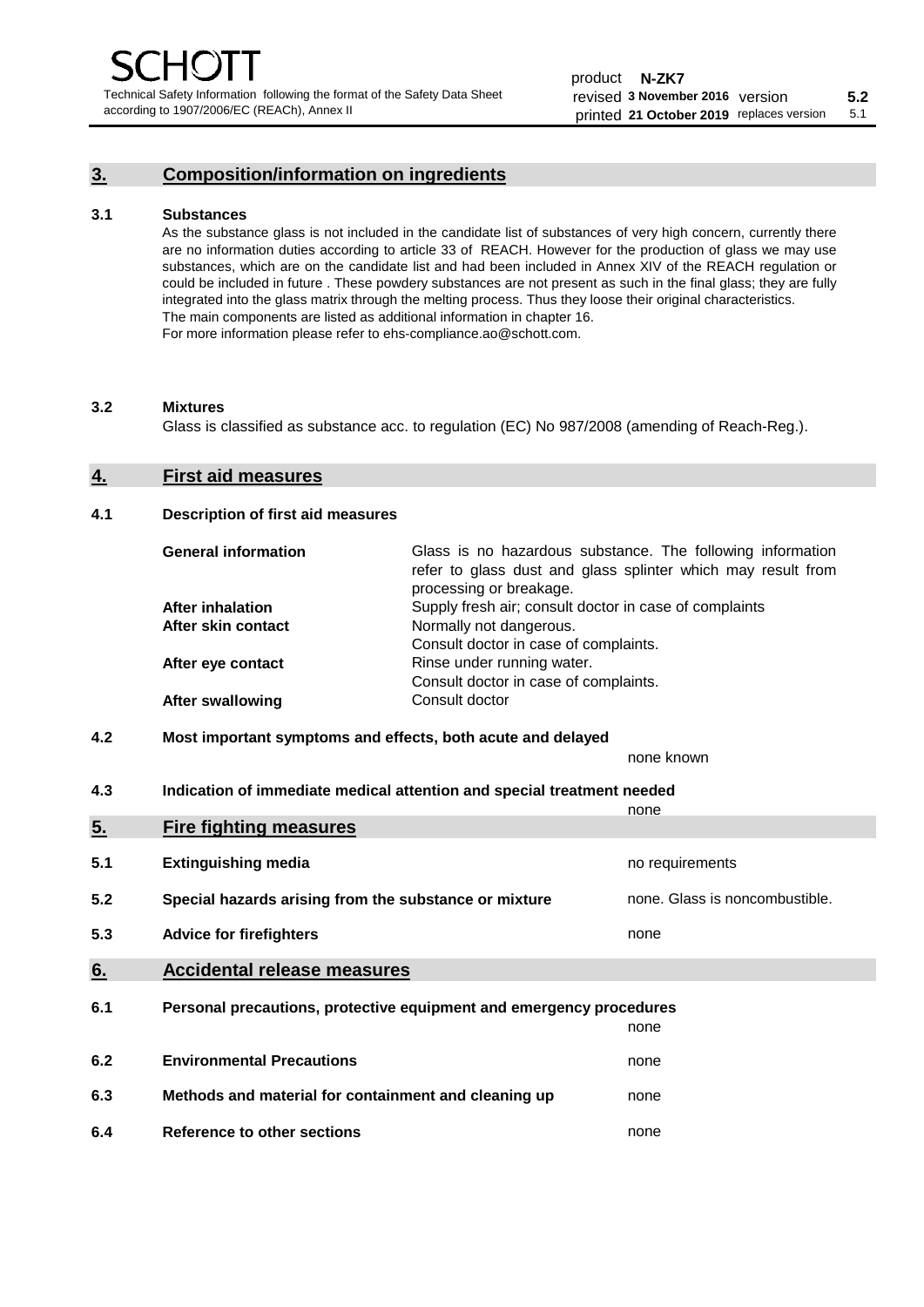| $\frac{7}{7.1}$ | <b>Handling and storage</b>                                                                                                                                                                                                                                                                                                                                                                                                    |                                                                                                                                                                                                                                                                                                                                        |  |  |
|-----------------|--------------------------------------------------------------------------------------------------------------------------------------------------------------------------------------------------------------------------------------------------------------------------------------------------------------------------------------------------------------------------------------------------------------------------------|----------------------------------------------------------------------------------------------------------------------------------------------------------------------------------------------------------------------------------------------------------------------------------------------------------------------------------------|--|--|
|                 | <b>Precautions for safe handling</b><br>Avoid breakage because of injury risk by sharp edges.                                                                                                                                                                                                                                                                                                                                  |                                                                                                                                                                                                                                                                                                                                        |  |  |
| 7.2             | Conditions for safe storage, including any incompatibilities                                                                                                                                                                                                                                                                                                                                                                   | Store in dry environment. Avoid excessive humidity.                                                                                                                                                                                                                                                                                    |  |  |
| 7.3             | see section 1.2<br>Specific end use(s)                                                                                                                                                                                                                                                                                                                                                                                         |                                                                                                                                                                                                                                                                                                                                        |  |  |
| 8.              | <b>Exposure controls / personal protection</b>                                                                                                                                                                                                                                                                                                                                                                                 |                                                                                                                                                                                                                                                                                                                                        |  |  |
| 8.1             | <b>Control parameters</b><br>Regulation<br>Value<br>0,3 mg / $m3$<br>peak limit<br>no information<br>teratogenic                                                                                                                                                                                                                                                                                                               | In case of dust formation, declaration for FUSED SILICA, CAS-No: 60676-86-0<br>TRGS 900 - GERMAN OCCUPATIONAL EXPOSURE LIMIT VALUES (01/2006)<br>(EXPOSURE LIMIT VALUE) with reference to the respirable fraction.<br>There is no reason to fear a risk of damage to the developing embryo<br>or foetus when limit value is adhered to |  |  |
| 8.2             | <b>Exposure controls</b><br>Technical measures and appropriate work processes have higher priority than personal<br>protective equipment. Provide adequate ventilation by local exhaust ventilation or ventilation<br>in general.<br>Adequate assessment tools for verification of effectivity of the protective measures includes<br>methods of measurements as described in "Technischen Regeln for Gefahrstoffe (TRGS) 402. |                                                                                                                                                                                                                                                                                                                                        |  |  |
|                 | <b>Respiratory Protection</b>                                                                                                                                                                                                                                                                                                                                                                                                  | Technical measure: wet grinding/processing, avoid dust<br>formation.<br>If glass dust or particulates are above the national exposure<br>limits use a national approved respirator for dust and fibers.                                                                                                                                |  |  |
|                 | <b>Hand Protection</b>                                                                                                                                                                                                                                                                                                                                                                                                         | Use protective gloves and safety wristbands for protection<br>against cut injuries.                                                                                                                                                                                                                                                    |  |  |
|                 | Eye Protection                                                                                                                                                                                                                                                                                                                                                                                                                 | Use industrial safety glasses that meet national standards.                                                                                                                                                                                                                                                                            |  |  |
|                 | <b>Personnel Protection</b>                                                                                                                                                                                                                                                                                                                                                                                                    | Use safety skirting for protection from sharp edges.<br>Wear safety shoes.                                                                                                                                                                                                                                                             |  |  |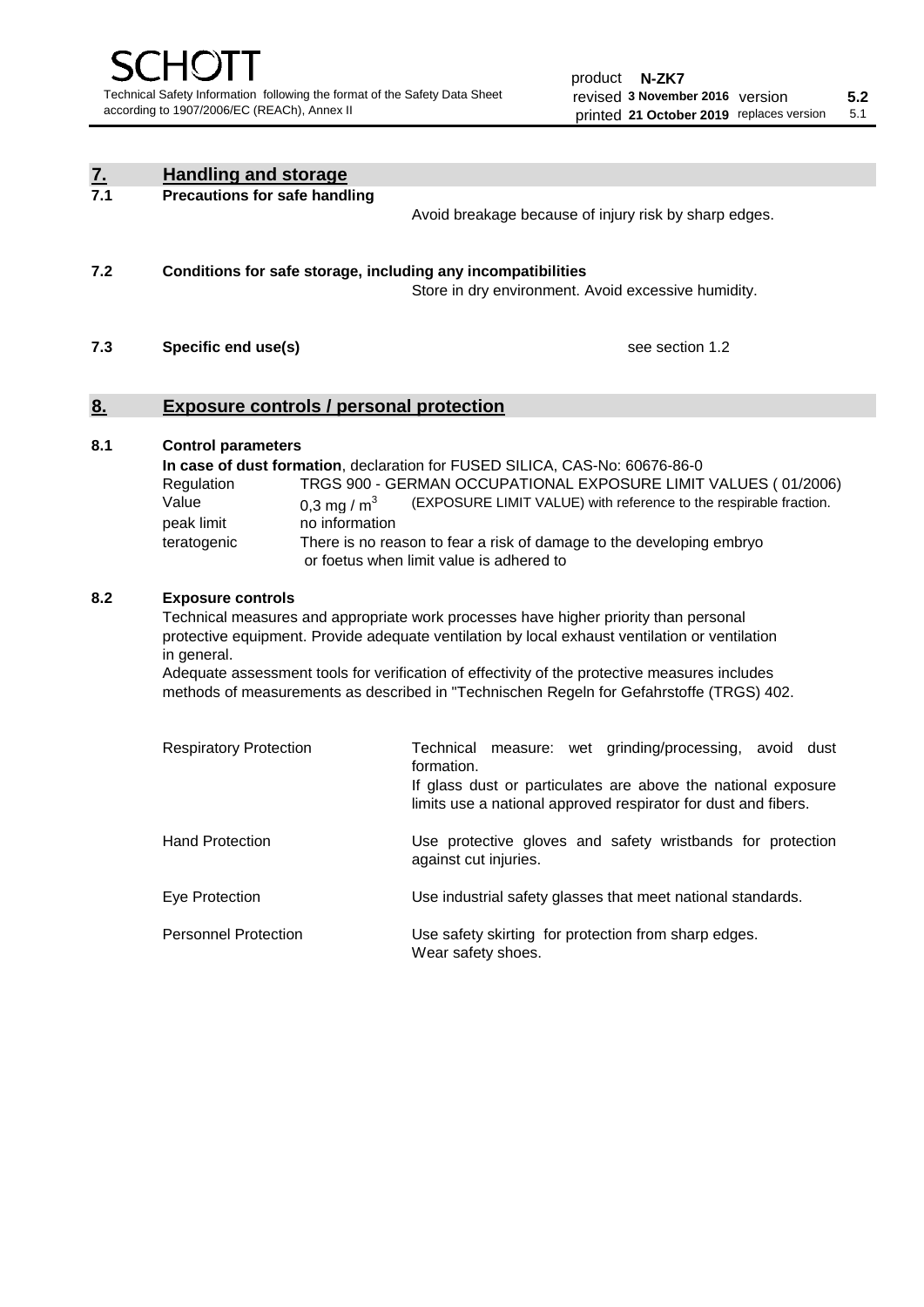Technical Safety Information following the format of the Safety Data Sheet according to 1907/2006/EC (REACh), Annex II

# **9. Physical and chemical properties**

**9.1 Information on basic physical and chemical properties**

|     | Appearance                            |                                                    |
|-----|---------------------------------------|----------------------------------------------------|
|     | <b>Physical state</b>                 | solid                                              |
|     | <b>Colour</b>                         | transparent or coloured                            |
|     | Odour                                 | odourless                                          |
|     | pH-value                              | not applicable                                     |
|     | <b>Boilling point/boilling range</b>  | not applicable                                     |
|     | Melting point/melting range           | 539 °C                                             |
|     |                                       | Transformation temperature according to ISO 7884-8 |
|     | <b>Flashpoint</b>                     | not combustible                                    |
|     | <b>Combustibility</b>                 | not combustible                                    |
|     | Ignition temperature                  | none                                               |
|     | <b>Auto flammability</b>              | none                                               |
|     | Danger of explosion                   | none                                               |
|     | <b>Explosive limits upper / lower</b> | none                                               |
|     | <b>Oxidizing characteristics</b>      | none                                               |
|     | Vapour pressure                       | not applicable                                     |
|     | Density (20 °C)                       | $2,49$ g/ccm                                       |
|     | <b>Water solubility</b>               | not applicable                                     |
|     | <b>Fat solubility</b>                 | not applicable                                     |
|     | n-octanol-water partition coefficient | not applicable                                     |
|     | <b>Other information</b>              | none                                               |
| 9.2 | <b>Other information</b>              | none                                               |

# **10. Stability and Reactivity**

#### **10.1 Reactivity**

Glass is a stable material. Glass is inert to many chemicals, but may react to hot, strong alkaline solutions and with hydrofluoric, fluorosilicic and phosphoric acids. When heated to temperatures above the melting point, metal oxide fumes may be emitted.

Glass is an amorphous, inorganic, usually transparent or translucent substance consisting of a mixture of silicates or sometimes borates or phosphates as glass formers. With additions of modifiers a melt is produced at high temperatures, that cools to a solid state without crystallization.

### **10.2 Chemical stability**

Glass is stable at normal environmental conditions.

**10.3 Possibility of hazardous reactions** 

No hazardous reactions at intended use.

| 10.4 | <b>Conditions to avoid</b>       | see section 10.1 |
|------|----------------------------------|------------------|
| 10.5 | Incompatible materials           | see section 10.1 |
| 10.6 | Hazardous decomposition products | see section 10.1 |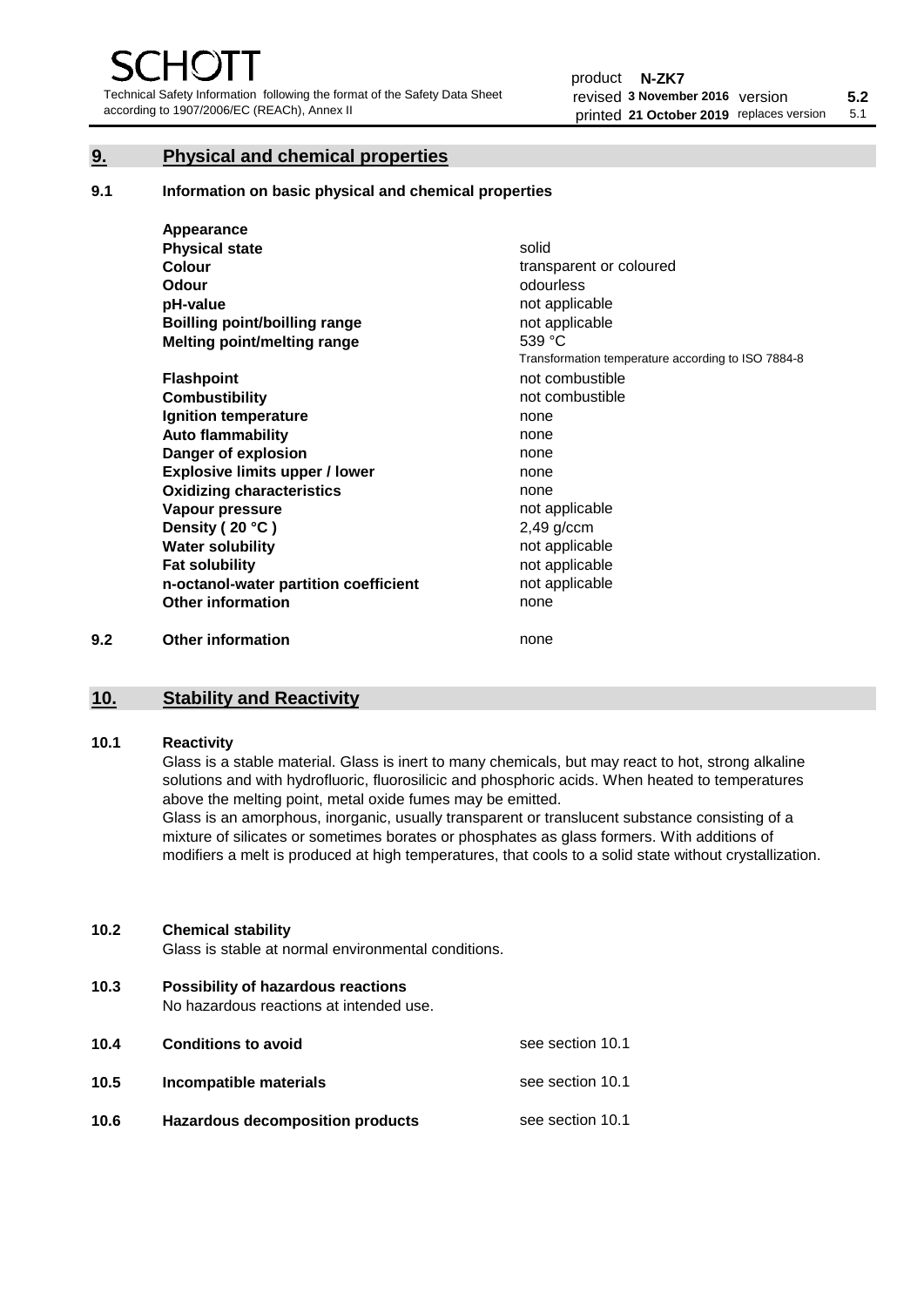unknown unknown unknown

unknown unknown unknown

Disposal according to local regulations

# **11. Toxicological information**

**11.1 Information on toxicological effects** Toxicological data are not available.

# **12. Ecological information**

- **12.1 Toxicity**
- **12.2 Persistence and degradability**
- **12.3 Bioaccumulative potential**
- **12.4 Mobility in soil**
- **12.5 Results of PBT and vPvB assessment**
- **12.6 Other adverse effects**

# **13. Disposal considerations**

**13.1 Waste treatment methods**

| <u>14.</u> | <b>Transport information</b>                                            |                     |
|------------|-------------------------------------------------------------------------|---------------------|
| 14.1       | <b>UN Number</b>                                                        | no requirements     |
| 14.2       | <b>UN Proper Shipping Name</b>                                          | no requirements     |
| 14.3       | <b>Transport hazard class(es)</b>                                       | no requirements     |
| 14.4       | Packing group                                                           | no requirements     |
| 14.5       | <b>Environmental hazards</b>                                            | no requirements     |
| 14.6       | Special precautions for user                                            | see sections 6 to 8 |
| 14.7       | Transport in bulk according to Annex II of MARPOL73/78 and the IBC Code |                     |
|            |                                                                         | no requirements     |

# **15. Regulatory information**

### **15.1 Safety, health and environmental regulations/legislation specific for the substance or mixture**

**REACH** Under REACH glass is classified as a "Substance". According to Appendix V Number 11 of the REACh regulation glass is exempted from registration if specified conditions are met. SCHOTT AG, Advanced Optics has examined this conditions for its products. This glass is not subject to registration.

**RoHS** This glass does not contain - according to our knowledge - materials in concentrations, whose placing on the market is forbidden in accordance to the current requirements of the European Directive 2011/65/EU.

**United Nations Globally Harmonized System (UN-GHS) related to safety information.**

This information considers also the requirements of the UN-GHS related to safety information.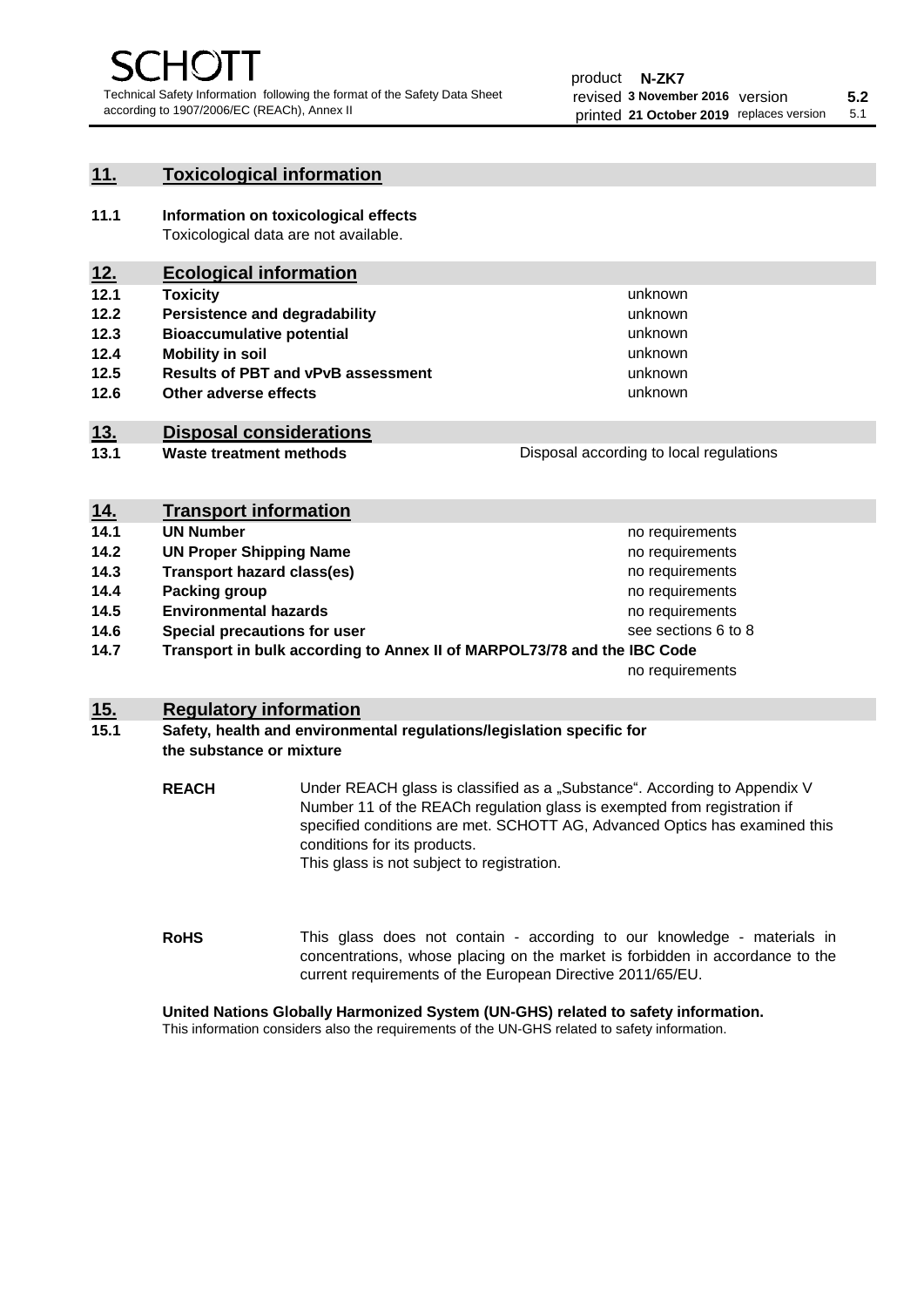Technical Safety Information following the format of the Safety Data Sheet according to 1907/2006/EC (REACh), Annex II

# **15.2 Chemical Safety Assessment**

A Chemical Safety Assessment has not been carried out.

# **16. Other information**

#### **16.1 Composition of mixture according to raw materials, based on the oxides.** 5.1

|               | proportion    | <b>SVHC (REACH)</b> | Reg.  | <b>OSHA</b>         | <b>ACGIH</b>        | Carc.                                                                                                                                                                                                             |
|---------------|---------------|---------------------|-------|---------------------|---------------------|-------------------------------------------------------------------------------------------------------------------------------------------------------------------------------------------------------------------|
| <b>CAS-No</b> | of weigth (%) | (Y/N)               | (Y/N) | <b>PEL</b>          | <b>TLV</b>          | (Y/N)                                                                                                                                                                                                             |
| 1344-28-1     | $1 - 10$      | No                  | Yes   | $15 \text{ mg/m}^3$ | $10 \text{ mg/m}^3$ | No                                                                                                                                                                                                                |
| 1303-86-2     | $10 - 20$     | Yes                 | Yes   | $15 \text{ mg/m}^3$ | $10 \text{ mg/m}^3$ | No                                                                                                                                                                                                                |
| 1305-78-8     | < 1           | No                  | Yes   | $5 \text{ mg/m}^3$  | $2 \text{ mg/m}^3$  | No                                                                                                                                                                                                                |
| 7782-50-5     | < 1           | No                  | Yes   |                     |                     | No                                                                                                                                                                                                                |
| 1313-59-3     | $1 - 10$      | No                  | No    | N/A                 | N/A                 | No                                                                                                                                                                                                                |
| 1309-64-4     | < 1           | No                  | Yes   |                     |                     | Yes                                                                                                                                                                                                               |
| 14808-60-7    | $60 - 70$     | No                  | Yes   |                     |                     | No                                                                                                                                                                                                                |
| 1314-13-2     | $10 - 20$     | No                  | Yes   |                     |                     | No                                                                                                                                                                                                                |
|               |               |                     |       |                     |                     | 3 mg/m <sup>3</sup> (Ceiling) 0.5 ppm mg/m <sup>3</sup><br>$0.5 \text{ mg/m}^3$ 0.5 mg/m <sup>3</sup><br>0.1 mg/m <sup>3</sup> 0.025 mg/m <sup>3</sup><br>5 mg/m <sup>3</sup> (fume) 2 mg/m <sup>3</sup> (R dust) |

**The classification and limiting values are valid for the raw materials, see section 3. Glass is not a substance of very high concern (SVHC).**

#### **Explanations to the data in the table**

| SVHC(REACH)  | The raw material is listed in the candidate list of the substances of very high<br>concern                                                                 |  |
|--------------|------------------------------------------------------------------------------------------------------------------------------------------------------------|--|
| Reg.         | Regulated chemical substance per list OSHA Regulations (Standards - 29 CFR)<br>Subpart 1910.1000 Tables Z1 to Z3 Limits for Air Contaminants               |  |
| OSHA / PEL   | Permissible exposure limit – for chemical materials, issued by the OSHA                                                                                    |  |
| ACGIH / TLV  | Threshold limit value - chemical substances classification by the ACGIH                                                                                    |  |
| <b>OSHA</b>  | Occupational Safety and Health Administration, an organization of the US.<br>Department of Labor (www.osha.gov).                                           |  |
| <b>ACGIH</b> | American Conference of Governmental Industrial Hygienists (ACGIH), an<br>member-based organization that advances occupational and environmental<br>health. |  |
| Carc.        | Chemical substance classified as carcinogen                                                                                                                |  |